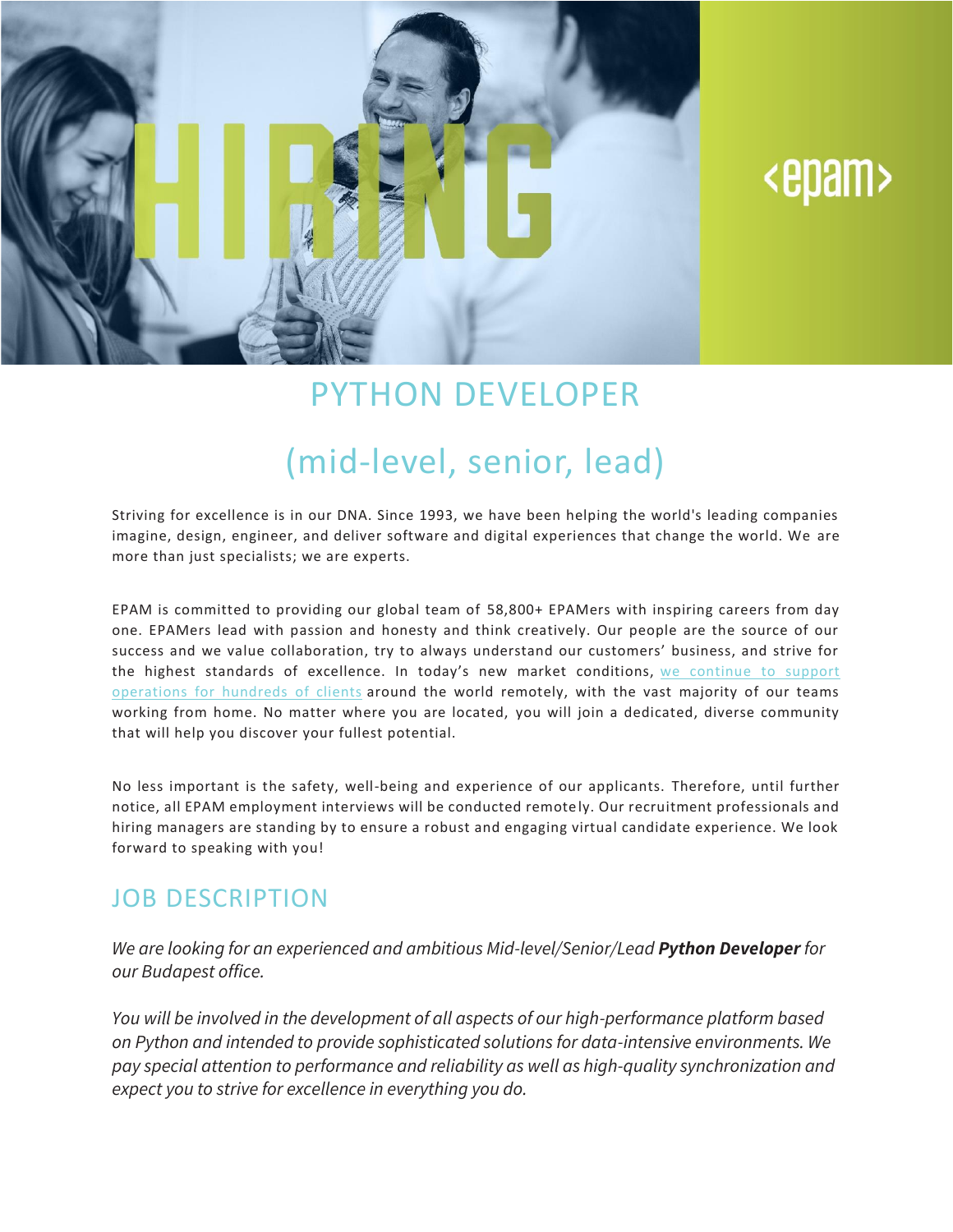*In our turn, we offer you the amazing opportunity to level up your skills due to implementation of best practices and direct communication with and reporting to the customer. You will be working on development of new features, at the same time ensuring the top-notch product release.*

#### RESPONSIBILITIES

- Participate in full-cycle web application development: design, implement, test, and launch solutions in Python
- Be involved in a code review process
- Integrate with other clients' systems and applications
- Communicate with the customer to clarify requirements
- Drive the collaboration process with other team members

#### REQUIREMENTS

Experience in:

- Python
- Relational databases (PostgreSQL, MySQL)
- Cloud Technologies (AWS, GCP, Azure)
- Messaging queues (RabbitMQ)
- Docker

Knowledge of:

- OOP and design patterns
- Python coding standards and best practices
- Unix-based OS (CentOS / Debian / Ubuntu)
- API building principles in web (REST API)

#### NICE TO HAVE

- Understanding of distributed applications architecture
- Experience in Kubernetes or Docker Swarm
- Experience in Django or Flask
- Understanding of software development life cycle and development methodologies

### WE OFFER

- Permanent job with remote work opportunity
- Widespread training and development opportunities, language courses, soft-skill trainings
- Vast opportunities for self-development, unlimited access to LinkedIn Learning, GAL trainings
- Multilingual work environment
- Competitive salary and benefit packages (private health care, sport card, fringe benefits)
- International projects, working in hybrid teams with high-skilled peers